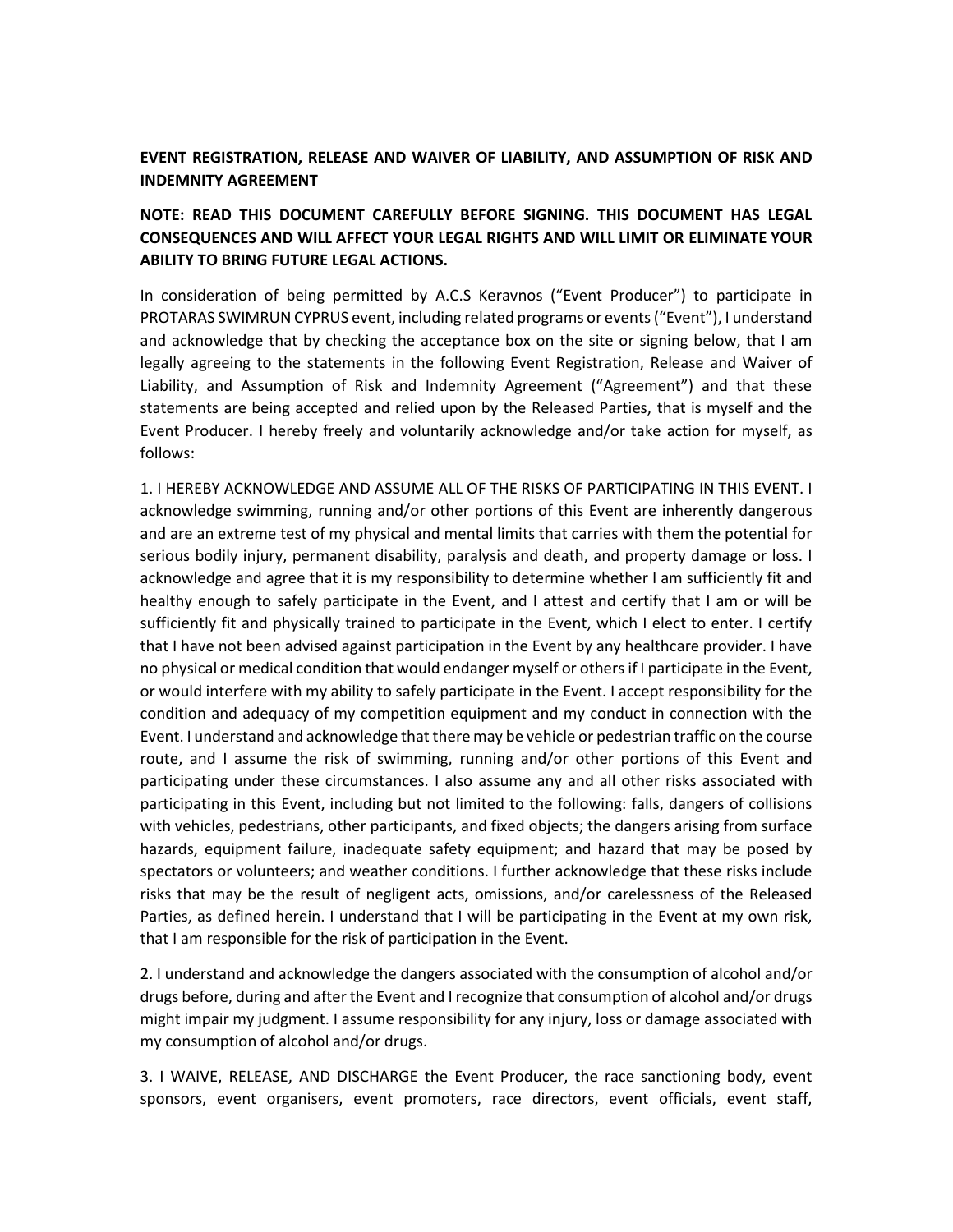advertisers, property owners, volunteers, administrators, contractors, vendors, volunteers, all other persons or entities involved with the Event, and all city, town, county, and other governmental bodies, and/or municipal agencies whose property and/or personnel are used and/or in any way assist in locations in which the Event or segments of the Event take place, and each of their respective parent, subsidiary and affiliated companies, licensees, officers, directors, partners, board members, shareholders, members, supervisors, insurers, agents, employees, volunteers, and other participants and representatives (individually and collectively, the "Released Parties"), from any and all claims, liabilities of every kind, demands, damages (including direct, indirect, incidental, special and/or consequential), losses (economic and non-economic), and causes of action, of any kind or any nature, which I have or may have in the future, including court costs, attorneys' fees and litigation expenses (individually and collectively, the "Claims") that may arise out of, result from, or relate to my participation in the Event or my traveling to or from the Event, including my death, personal injury, partial or permanent disability, negligence, property damage and damages of any kind, property theft, and Claims relating to the provision of first aid, medical care, medical treatment, or medical decisions (at the Event site or elsewhere), and any Claims for medical or hospital expenses, even if such Claims are caused by the negligent acts, omissions, or the carelessness of the Released Parties.

4. I agree to read and abide by the competition rules adopted by the drug or doping control rules, Event Producer's Competition Rules, as they may be amended from time to time, and all traffic laws. I acknowledge that prior to participating in the Event I shall inspect the race course, facilities, equipment, and areas to be used, so that to become aware and get acquainted with the race route.

5. I hereby acknowledge that I enter the Event with my own free will and that I shall assume full responsibility should I suffer any injury or illness during the Event as a result of my medical condition. I hereby further acknowledge that the Event Producer shall not be liable if I enter the competition knowing that I am ill or that my medical condition does not allow my participations in such a race. I also consent to receive medical treatment that may be deemed advisable in the event of injury, accident or illness during the Event. I agree to be responsible and assume liability for any and all costs incurred as a result of my participation in the Event, including but not limited to ambulance transport services, hospital stays, medical care and treatment, and physician and pharmaceutical goods and services, except for care and treatment which may be already covered by my insurance. I acknowledge and agree that the Event Producer shall not be responsible for insuring me during the Event.

6. I hereby grant to Event Producer the right, permission, and authority to use my name, image, voice, and/or likeness, without compensation, captured during the Event by Event Producer, its affiliated entities or contractors, and/or the media in any photographs, videotapes, CDs, DVDs, broadcast, telecast, podcast, webcast, recordings, motion pictures, commercial advertisement, promotion materials, and/or any other record of this Event for any purpose whatsoever.

7. I acknowledge and agree that Event Producer, in its sole discretion, may delay, postpone or cancel the Event if it believes the conditions on the race day are unsafe. If the Event is delayed or cancelled for any reason, including but not limited to acts of God or the elements (including without limitation, wind, rough water, rain, hail, hurricane, tornado, earthquake), acts of